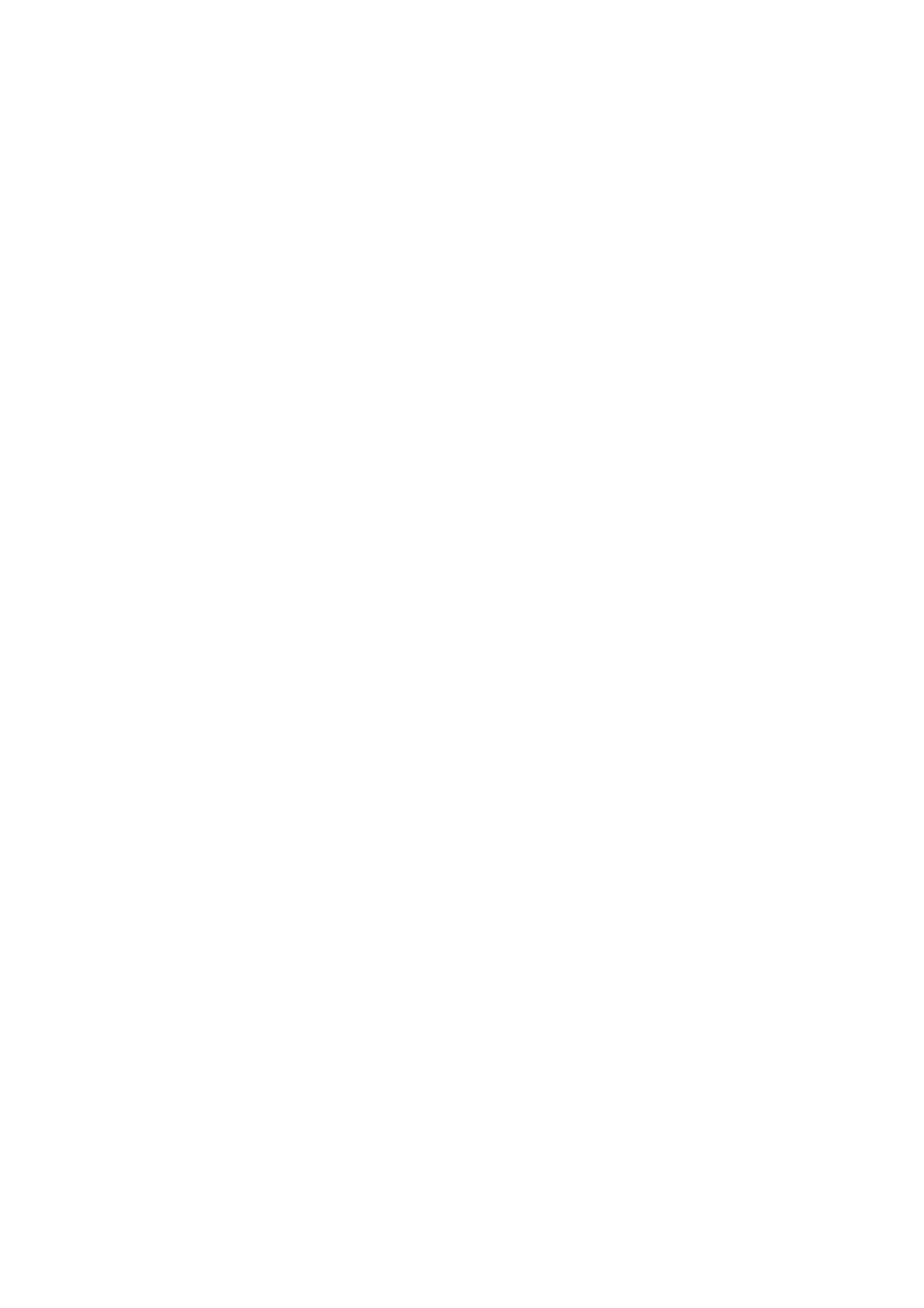

## **DRAFT WILLS AND SUCCESSIONS (AMENDMENT) (JERSEY) LAW 201-**

### **European Convention on Human Rights**

In accordance with the provisions of Article 16 of the Human Rights (Jersey) Law 2000 the Chief Minister has made the following statement –

In the view of the Chief Minister the provisions of the Draft Wills and Successions (Amendment) (Jersey) Law 201- are compatible with the Convention Rights.

(Signed) **Senator T.A. Le Sueur**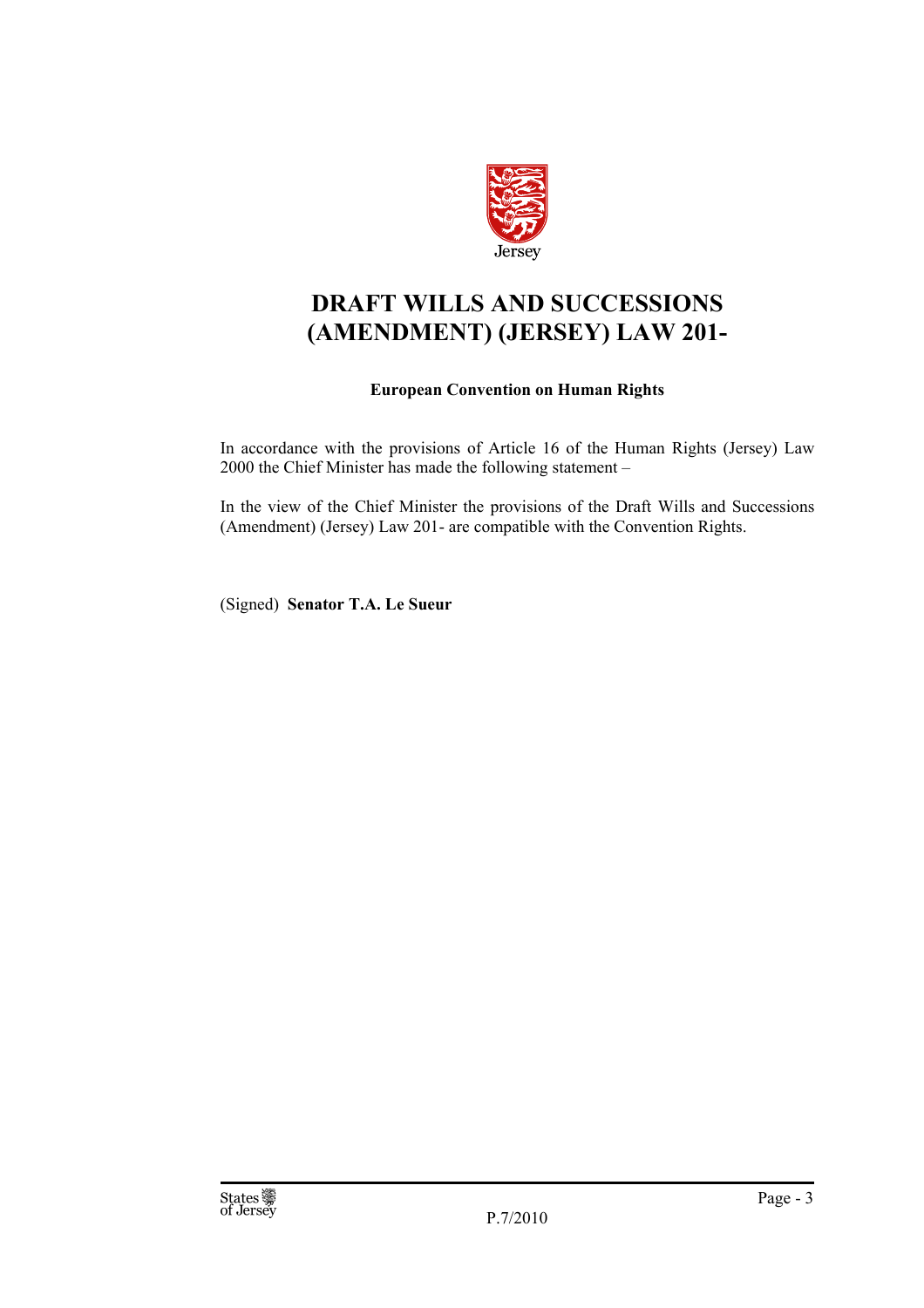### **REPORT**

### **Introduction**

- 1. The Legislation Advisory Panel has recommended this *Projet de Loi* to the Chief Minister as Phase 1 of the review of Jersey Inheritance Law. It resolves the long outstanding issue of the treatment of illegitimate children for succession purposes.
- 2. As elaborated in an answer to a question posed by the Deputy of St. Martin on 20th October 2009, the Panel considered that the long outstanding delay in resolving this matter was unacceptable and that it should be brought to the Assembly without further delay.
- 3. The Panel will consider Phase 2 of the work once Phase 1 has been resolved. Phase 2 will deal with wider issues surrounding Inheritance Law, including (for example) '*légitime'* and will require further consideration and consultation before any proposals can be recommended to the Chief Minister before ultimate deliberation by the States Assembly.
- 4. The Panel considers Phase 2 to be of such importance that it will remain at the highest priority until it has been resolved, hopefully during 2010.

### **Overall background**

- 5. In a Consultative Document entitled "*Succession Rights for Children Born out*  of Wedlock" presented to the States on 14th September 1999<sup>1</sup>, what was then the Legislation Committee noted that the status of illegitimate children in Jersey law was encapsulated in the blunt statement that such a child "*est un étranger à sa famille*" (literally, is alien to his or her own family).
- 6. The only inroad into this ancient principle was Article 11 of the Legitimacy (Jersey) Law 1973 which enabled an illegitimate child to inherit from his or her mother, and the mother to inherit from the child. It was proposed that consideration be given to extending the rights of the illegitimate child to inherit from the estates of his or her wider family as though he or she were legitimate.
- 7. In making that proposal, the Legislation Committee had regard to the European Convention on the Legal Status of Children Born out of Wedlock<sup>2</sup> and also to the European Convention on Human Rights<sup>3</sup>. The specific recommendation in the Consultative Document was –

*"To amend the customary law generally to extend the rights of the illegitimate child to inherit from the estates of his or her wider family as though he or she were legitimate."* 

8. The responses to this recommendation were favourable – except that concern was expressed in one instance about the fact that the Jersey law of succession requires a certain share of a person's movable estate to be set aside for the children of the deceased. This fixed share is known as '*légitime*' and is a

<sup>&</sup>lt;sup>1</sup> R.C.32/99 http://www.statesassembly.gov.je/frame.asp<br> $^2$  http://conventions.coe.int/treaty/EN/Treaties/Html/085.htm

 $3$  The texts of the relevant Conventions were set out in the Consultative Document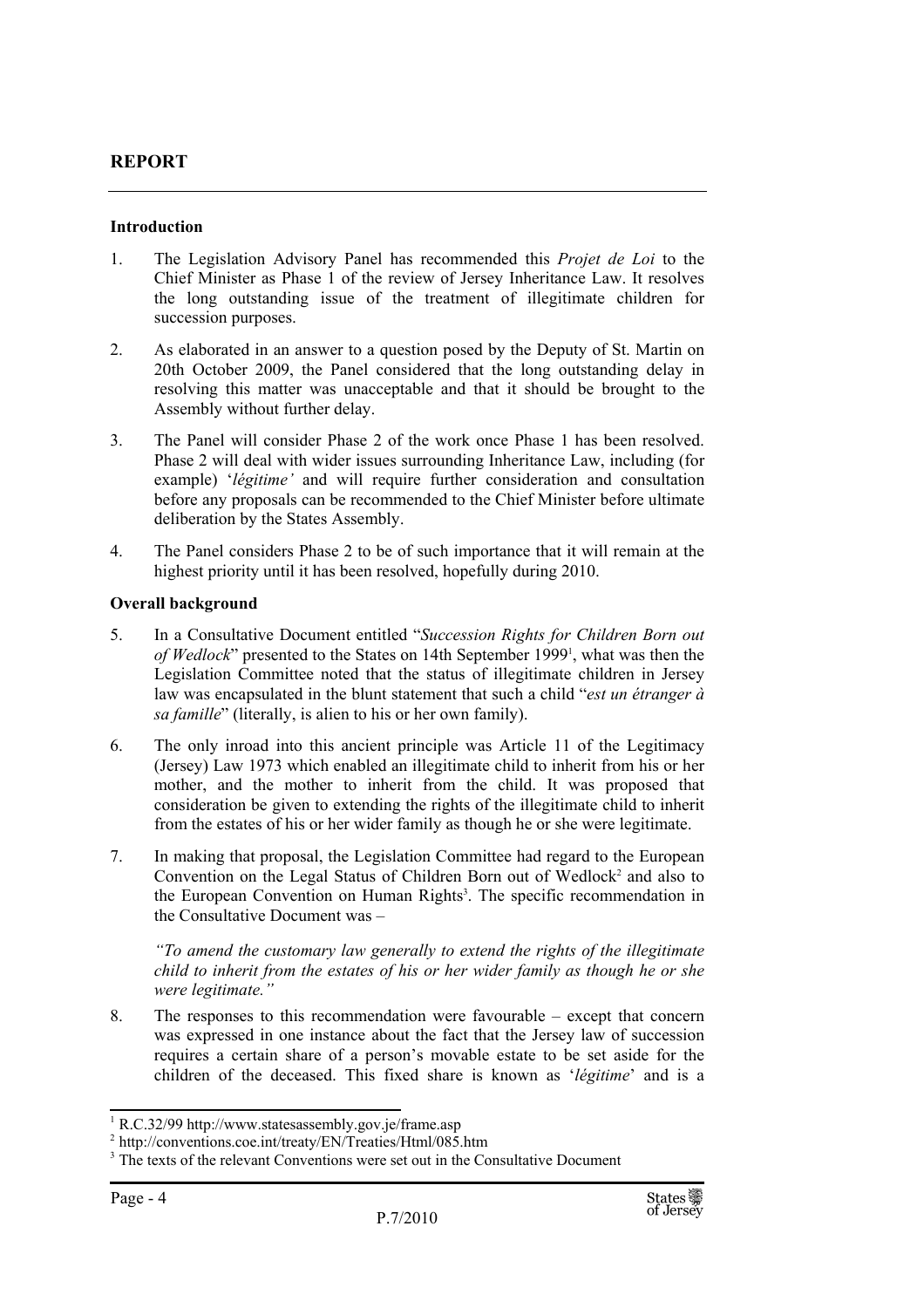common feature of continental systems of succession, and has long been known to the law of Scotland (where it is referred to as 'legitim' or 'the bairn's part'). The concern expressed was that illegitimate as well as legitimate children would be able as of right to make a claim on the estate; and this (so it was argued) would be liable to hurt the 'legitimate' family.

- 9. In a second Consultative Document entitled "Succession Rights"4 the Legislation Committee tried to accommodate this concern by recommending that *légitime* be abolished altogether and, in its place, the Royal Court be empowered – as are the courts of England and Wales under the Inheritance (Provision for Family and Dependants) Act 1975 – to order the payment out of an estate of a proper sum for the maintenance and support of the dependents of the deceased.
- 10. The Committee later lodged a Proposition entitled "Succession Rights for Children Born out of Wedlock<sup>15</sup> setting out proposals to put non-marital children on the same footing as marital children in terms of succession rights, and also to replace *légitime* with a new Law under which proceedings in the Royal Court could be instituted by order of justice to determine claims on an estate (similarly to the position in England and Wales under the 1975 Act).
- 11. The proposals were adopted in principle by the States on 11th November 2003 and extensive work was done by the Law Draftsman in conjunction with the Law Officers' Department to draft a new Law to confer the necessary powers on the Royal Court to adjudicate on such claims.
- 12. It fell to the Legislation Advisory Panel to review the resulting draft legislation; and to consider the practical aspects of seeking to abolish *légitime* and replace it with a system involving Royal Court litigation. In this regard the Panel had the benefit not only of advice from the previous Attorney General, but of views expressed by the Royal Court itself as to how such legislation, if enacted, might work in practice. The Panel is indebted to the former Attorney General and to the Court.
- 13. Having weighed the advice and opinions furnished to it, the Panel (for reasons elaborated on below) recommended to the Chief Minister that he proceed without further delay to lodge a *Projet de Loi* to put non-marital children on the same footing as marital children in relation to succession rights. And that he do this without – for the moment at least – seeking to replace the automatic right of *légitime* with a system that would entail litigation in the Royal Court to determine claims on an estate.
- 14. Accordingly, this amendment of the Wills and Successions (Jersey) Law 1993 would meet the aim of the original Consultative Document to *"… extend the*  rights of the *illegitimate child to inherit from the estates of his or her wider family as though he or she were legitimate*".
- 15. In making the above recommendation to the Chief Minister, the primary objective of the Panel was to give effect without further delay to the recommendation in the 1999 Consultative Document; and the Panel was mindful of the following matters with regard to the in-principle decision of the States in 2003 (*see paragraphs 10 and 11 above*):

<sup>4</sup> R.C.3/2001 http://www.statesassembly.gov.je/documents/reports/21953-9615.htm

<sup>5</sup> P.121/03 http://www.statesassembly.gov.je/documents/propositions/773-22373-2122003.htm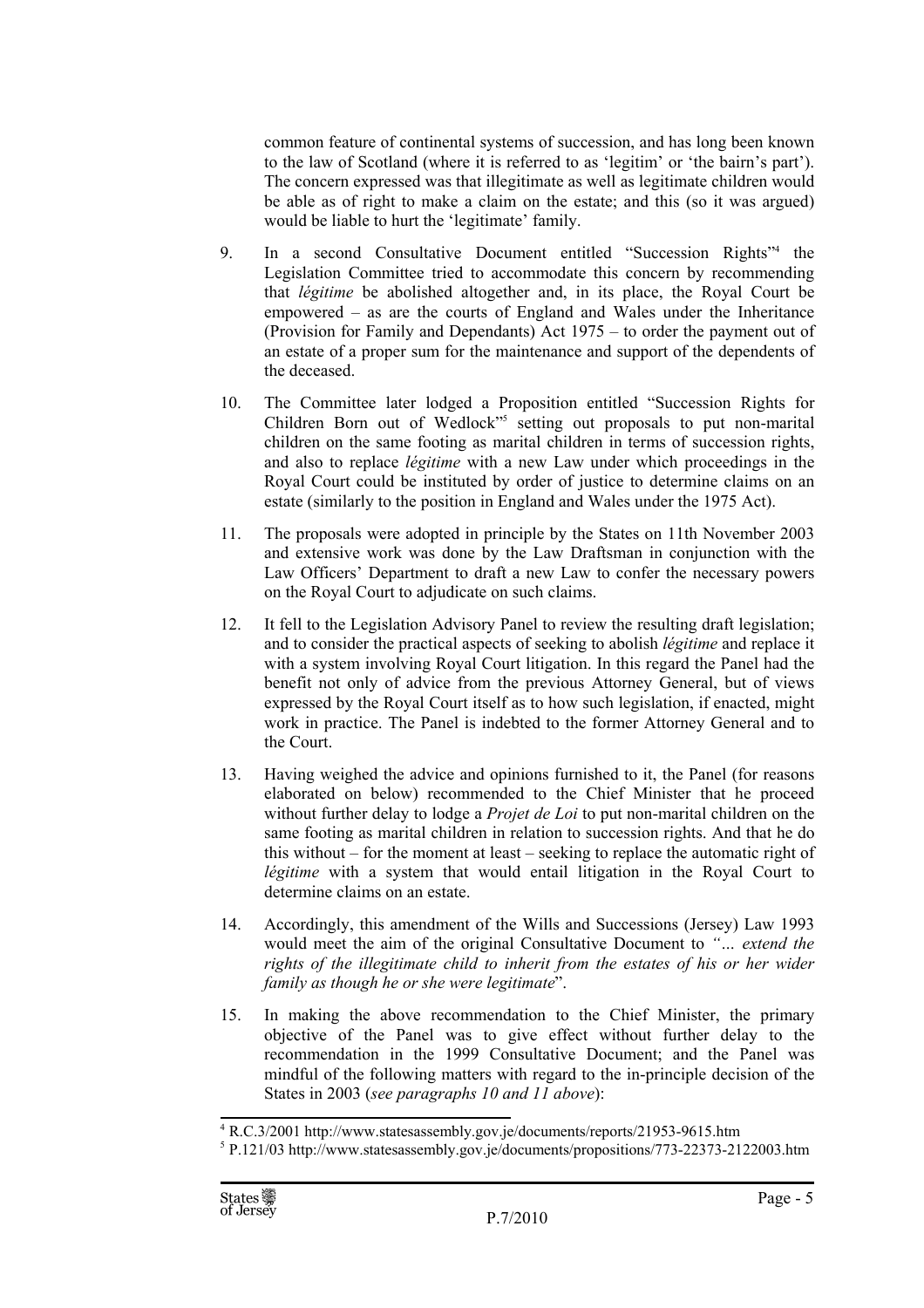### 15.1 *The law of légitime*

As mentioned in *paragraph 8* above the fixed share for children of the deceased is a common feature of continental systems of succession where illegitimacy has long ceased to be a bar to inheriting. The Panel did not see that opening this fixed share to children born out-of-wedlock was any more invidious to family unity than exposing a family to litigation, or the threat of litigation, in order to determine what the shares of the children ought to be. Such litigation would inevitably be contentious, if not acrimonious, and much more costly to the estate than the existing, simple, procedure of reducing the will *ad legitimum modum*. The existing procedure avoids the need for litigation that might exhaust the estate and become ultimately self-defeating.

### 15.2 *The Inheritance (Provision for Family and Dependants) Act 1975*

The Law Commission of England and Wales in its Consultation Paper No 172 of 2003 viewed the procedure under the 1975 Act as "*objectionable on the grounds of unpredictability and the likelihood of family acrimony*" and went on to observe that –

*"…applications under the 1975 Act require review of all the circumstances of the deceased and the claimant, they are notoriously slow and expensive, and the cost may be prohibitive for small estates".* 

The States were not aware of these observations by the Law Commission when the in-principle decision was taken in 2003. In the view of the Panel, any decision to replace the law of *légitime* with a procedure based upon that contained in the 1975 Act requires extremely careful thought.

16. But, whilst further thought is given to the law of succession as a whole, this ought no longer to hold back the reform of the succession rights of children born out-of-wedlock to which the attached draft Law would give effect. Accordingly it was considered that the most practical approach was to lodge this legislation as Phase 1 of the work on Jersey Inheritance Law.

### **The legislative background**

- 17. At present, under Article 11 of the Legitimacy (Jersey) Law 1973, when the mother of an illegitimate child dies, the child, or, if the child is dead, his or her children, are entitled to any interest in the mother's estate as though her child had been legitimate. The mother is similarly entitled in respect of the child's estate if the child dies before she does. Beyond the rights under Article 11, a non-marital child is excluded from sharing in the estate of a non-marital relative (unless, of course, he or she is named in a will).
- 18. The draft Law would repeal Article 11. In its place, a new *Part 3A* in the principal Law would make provision for 'equality of succession rights of legitimate and illegitimate issue' and, in particular, a new *Article 8C* would provide henceforth that –

*"An illegitimate child shall have the same rights of succession as if he or she were the legitimate issue of his or her parents"* 

and that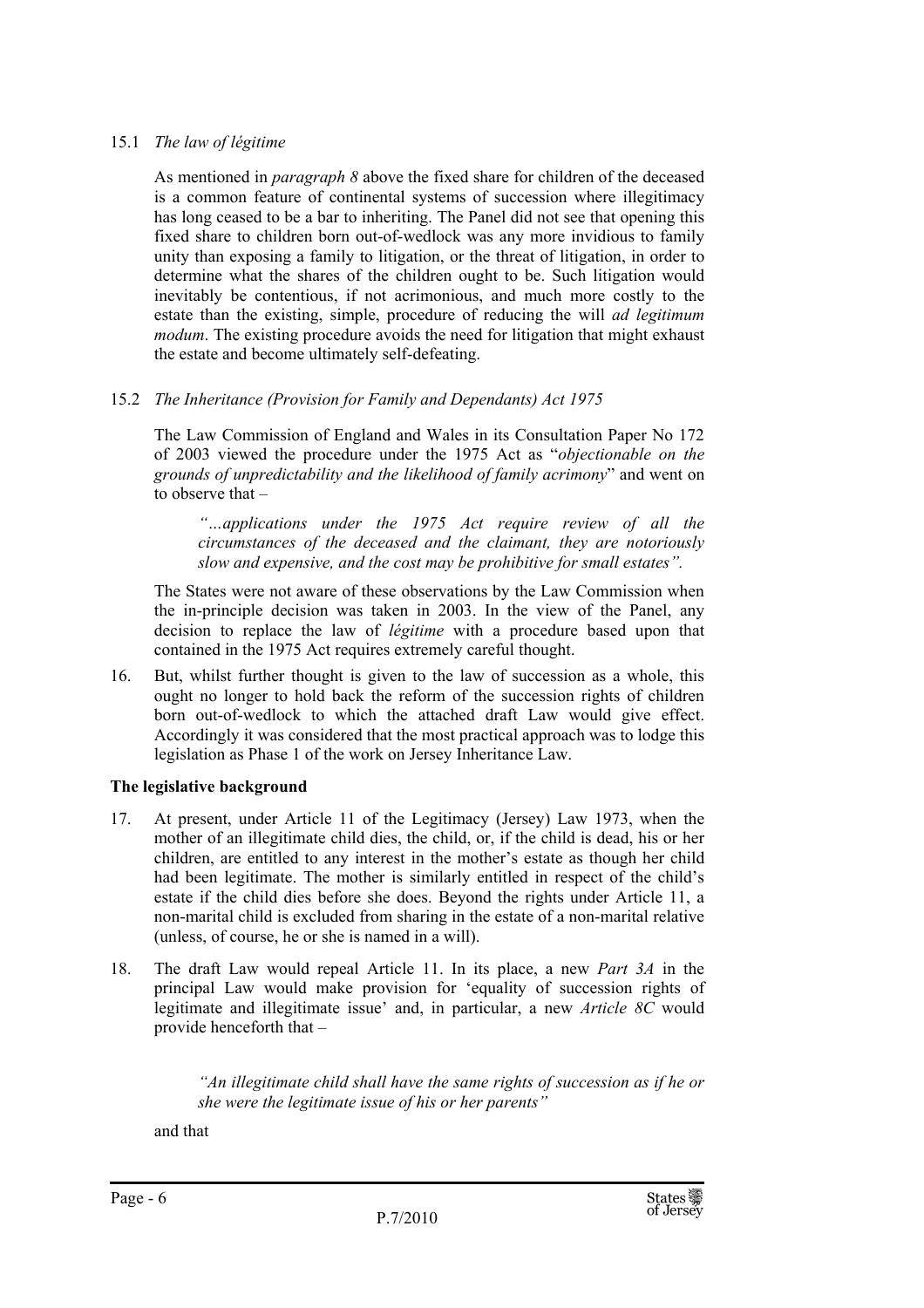*"A person shall have the same rights of succession –* 

- *(a) to the estate of an illegitimate child; or*
- *(b) to an estate traced through a relationship of which an illegitimate child was the progeny,*

*as if that child were the legitimate issue of his or her parents".* 

- 19. By having "rights of succession", illegitimate children would rank as heirs on intestacy; and this would entitle them e.g. to apply for letters of administration in respect of movable estate where there is no will.
- 20. For a description of the full provisions of *Part 3A* relating to the construction of wills, codicils, etc. and the presumption of survivorship relating to illegitimate children – please refer to the draftsman's Explanatory Note herein.
- 21. Separately from the new *Part 3A*, a new *Article 18A* would be inserted in the principal Law relating to gamete donors. This is to resolve uncertainties that may arise about the status of men and women who donate sperm and ova for use in the provision of assisted reproduction services to others. As regards succession rights, the donor would not be treated as the father or, as the case may be, the mother of the child – with the result that, not only would the child have no right to participate in the estate of the donor, but the donor would have no right to participate in the estate of the child, if the child died first. Of course, this would not affect the right to adopt a child.

### **Conclusion**

- 22. This draft Law, if approved, will effect a long awaited reform of the Jersey law of succession rights. Few people in the 21st Century will look with favour upon a succession régime that deems non-marital children to be 'alien' to their own family.
- 23. This Law amounts to a very significant and, it has to be said, long overdue civil law reform.

### **Financial/manpower statement**

There are no additional financial or manpower implications for the States arising from the adoption of this draft Law.

### **European Convention on Human Rights**

Article 16 of the Human Rights (Jersey) Law 2000 requires the Minister in charge of a Projet de Loi to make a statement about the compatibility of the provisions of the Projet with the Convention rights (as defined by Article 1 of the Law). On 26th January 2010 the Chief Minister made the following statement before Second Reading of this Projet in the States Assembly –

In the view of the Chief Minister the provisions of the Draft Wills and Successions (Amendment) (Jersey) Law 201- are compatible with the Convention Rights.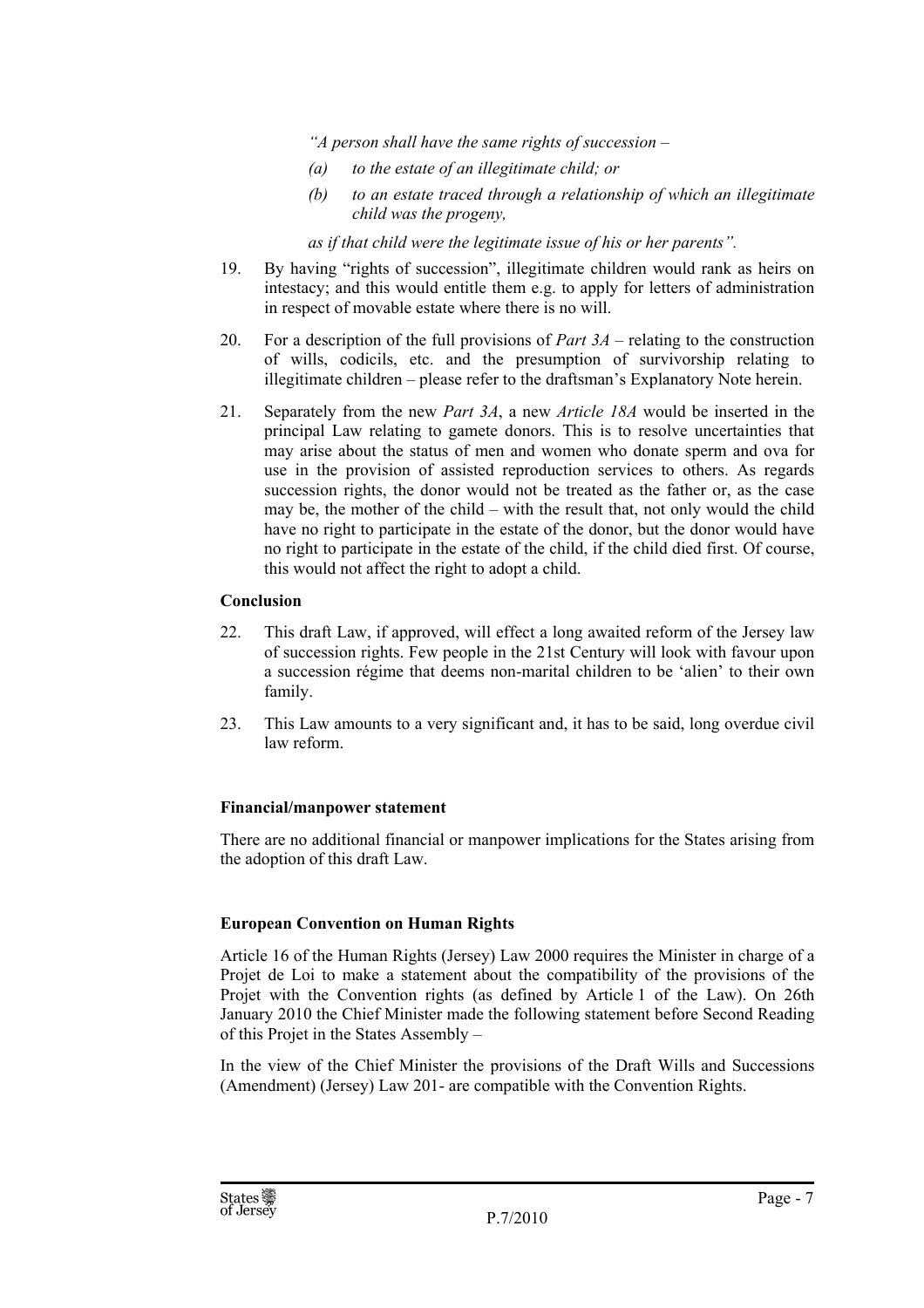### **Explanatory Note**

*Article 1* defines the Wills and Successions (Jersey) Law 1993 as the "principal Law".

*Article 2* amends the principal Law consequentially upon the new Article 8C inserted by this Law, in that it provides for expressions in the principal Law regarding children (issue) and relatives to be construed in accordance with that Article. This is of greatest significance for Part 3 of the principal Law. Part 3 contains rules as to the entitlement of a spouse and issue to a deceased person's estate. The effect of the construction provision added is to treat legitimate and illegitimate children alike.

*Article 3* inserts a new Part 3A in the principal Law.

### **Part 3A - Equality of succession rights of legitimate and illegitimate issue**

### **Article 8A - Interpretation of Part 3A**

This Article contains definitions for the purposes of Part 3A only.

### **Article 8B - Application of Part 3A**

This Article specifies when the rules in Part 3A apply. They only apply to the estate of a person who dies on or after the day this Part comes into force.

### **Article 8C - Equality of succession rights of legitimate and illegitimate issue**

This is the most important Article of Part 3A, conferring on an illegitimate child the same rights of succession as if he or she were legitimate. Similarly, the rules as to succession to the estate of an illegitimate child are replaced with a rule that the succession is the same as if the child were legitimate, and any right of succession that is traced through an illegitimate child is to be traced as if the child were legitimate.

### **Article 8D - Construction of dispositions**

This Article provides that any will, codicil or like instrument relating to rights of succession is to be construed so that references to issue, and like phrases, are to be taken to include legitimate and illegitimate children alike. However, this rule of construction is overridden by the will, codicil or other instrument showing a contrary intention. This Article only applies to a will, codicil or other instrument executed on or after the day this Part comes into force.

### **Article 8E - Presumption of survivorship relating to illegitimate child**

This Article creates 2 rules designed to assist in the administration of estates which involve, or may involve, an illegitimate child.

The first would assist in a case where the whereabouts of the father of an illegitimate child is not known. It raises a presumption that the child has not been survived by the father or by any person who might trace an interest in the child's estate through the father.

The second is intended to ensure that there is no doubt about who may obtain a grant of probate or administration, by raising a presumption that a deceased person is not survived by an illegitimate child or any person who would trace a relationship to the deceased through an illegitimate child.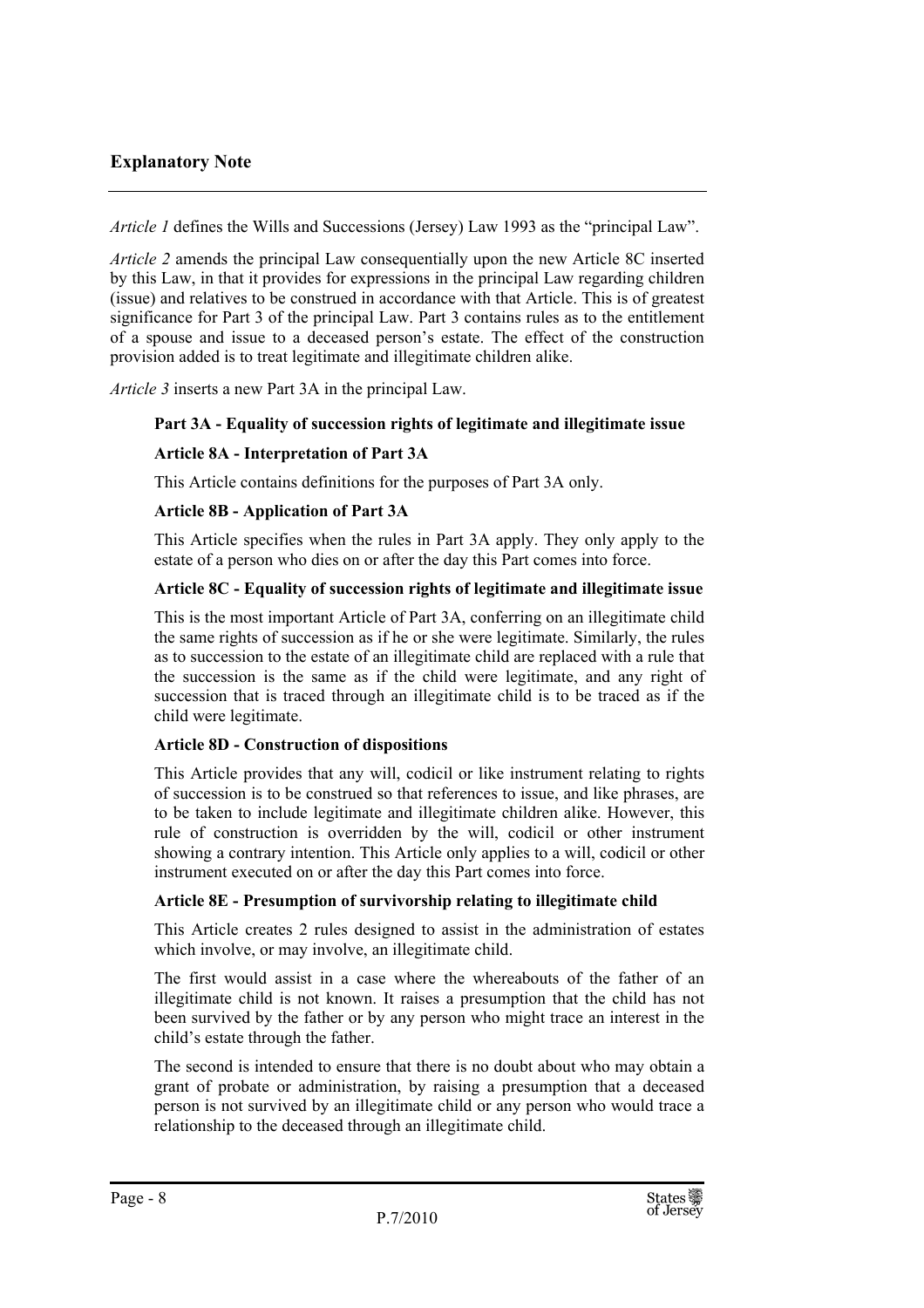### **Article 8F - Amendment of customary laws**

This Article confers on an illegitimate child the same succession rights, according to customary law, as a legitimate child.

### **Article 8G - Construction of enactments**

This Article requires that any enactment relating to rights of succession must be construed in accordance with Article 8C.

*Article 4* inserts Article 18A in the principal Law. Article 18A is concerned with the status of men and women who donate sperm and ova for use in the provision of assisted reproduction services to others. It makes it clear that, for the purposes of rights of succession, the donor is not to be treated as the parent of the child born as a consequence of the provision of the services.

*Article 5* amends the Adoption (Jersey) Law 1961 so as to delete words which are made otiose by the rule in Article 8C.

*Article 6* repeals Article 11 of the Legitimacy (Jersey) Law 1973, consequentially upon the enactment of Article 8C. Article 11 contains rules about the rights of succession of an illegitimate child and to the estate of an illegitimate child, which are superseded by the rule in Article 8C for equal treatment of legitimate and illegitimate issue.

*Article 7* provides for the citation of the Law and for it to commence 3 months after it is registered.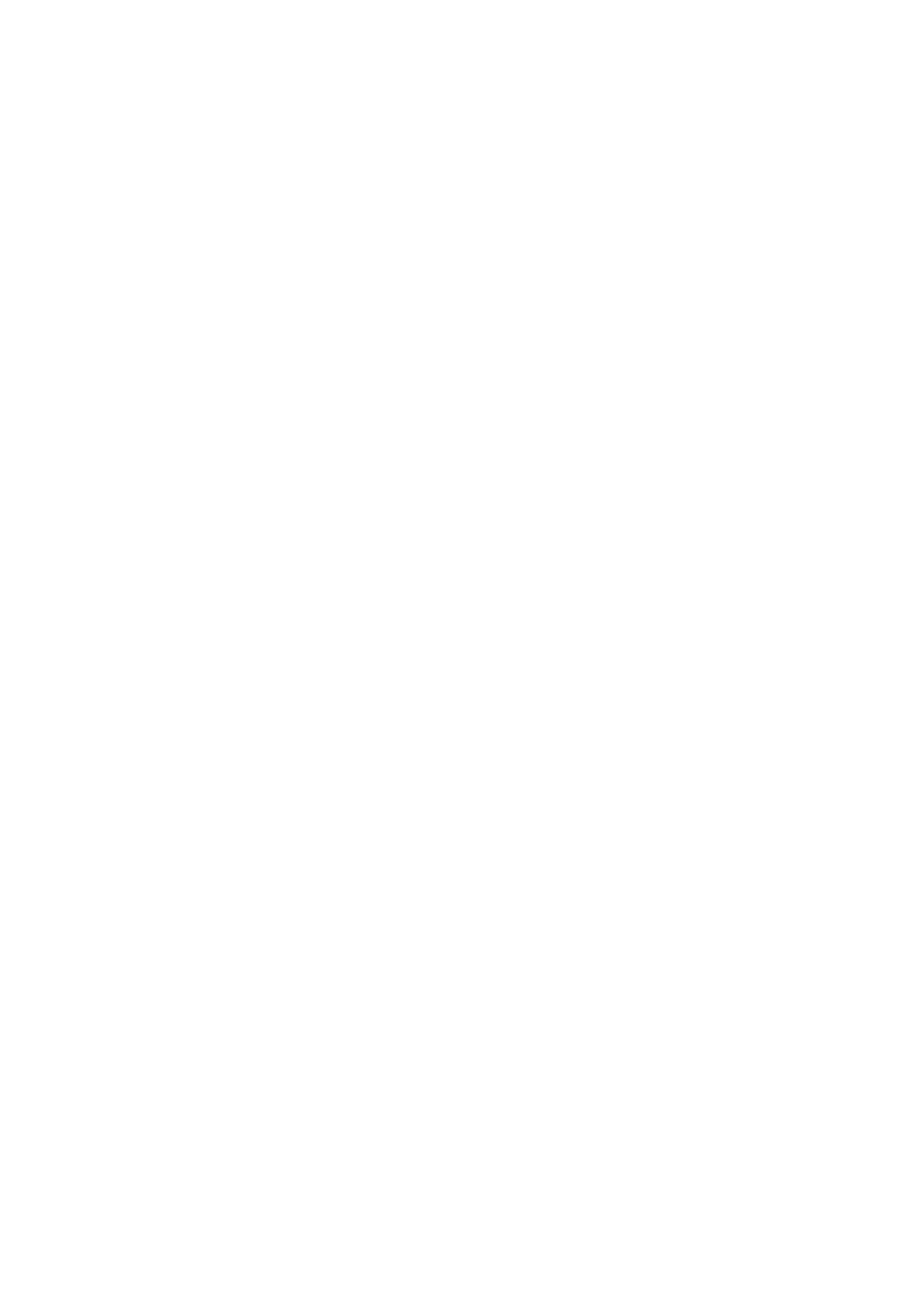

# **DRAFT WILLS AND SUCCESSIONS (AMENDMENT) (JERSEY) LAW 201-**

### **Arrangement**

### **Article**

| $1 \quad \blacksquare$ |  |
|------------------------|--|
| $\overline{2}$         |  |
| $\overline{3}$         |  |
| $\overline{4}$         |  |
| 5 <sup>5</sup>         |  |
| 6                      |  |
| 7 <sup>7</sup>         |  |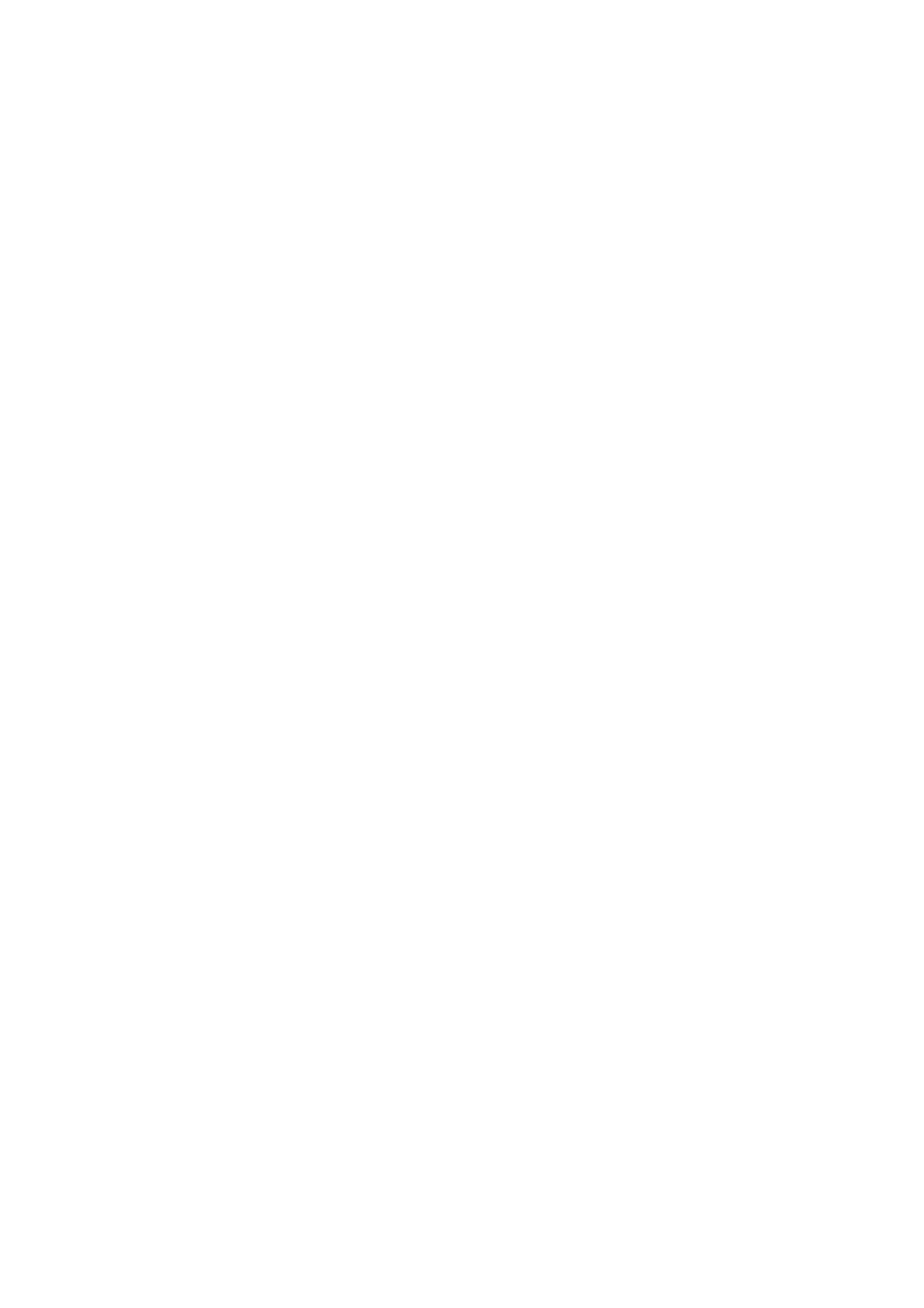

# **DRAFT WILLS AND SUCCESSIONS (AMENDMENT) (JERSEY) LAW 201-**

**A LAW** to amend the Wills and Successions (Jersey) Law 1993, to revise the customary law rules of succession, and to make consequential amendments to other enactments.

| <i>Adopted by the States</i>                  | [date to be inserted] |
|-----------------------------------------------|-----------------------|
| Sanctioned by Order of Her Majesty in Council | [date to be inserted] |
| Registered by the Royal Court                 | [date to be inserted] |

**THE STATES**, subject to the sanction of Her Most Excellent Majesty in Council, have adopted the following Law –

### **1 Interpretation**

In this Law, "principal Law" means the Wills and Successions (Jersey) Law 1993<sup>1</sup>.

### **2 Article 1 amended**

In Article 1 of the principal Law –

- (a) the text of Article 1 shall be numbered as paragraph (1) of that Article;
- (b) after paragraph (1) there shall be inserted the following paragraph
	- "(2) In this Law, any reference to a 'child', 'heirs at law', 'issue' or 'relatives', or to any description of relative, shall be construed in accordance with Article 8C, as it applies by virtue of Article 8B.".

### **3 Part 3A inserted**

After Part 3 of the principal Law there shall be inserted the following Part –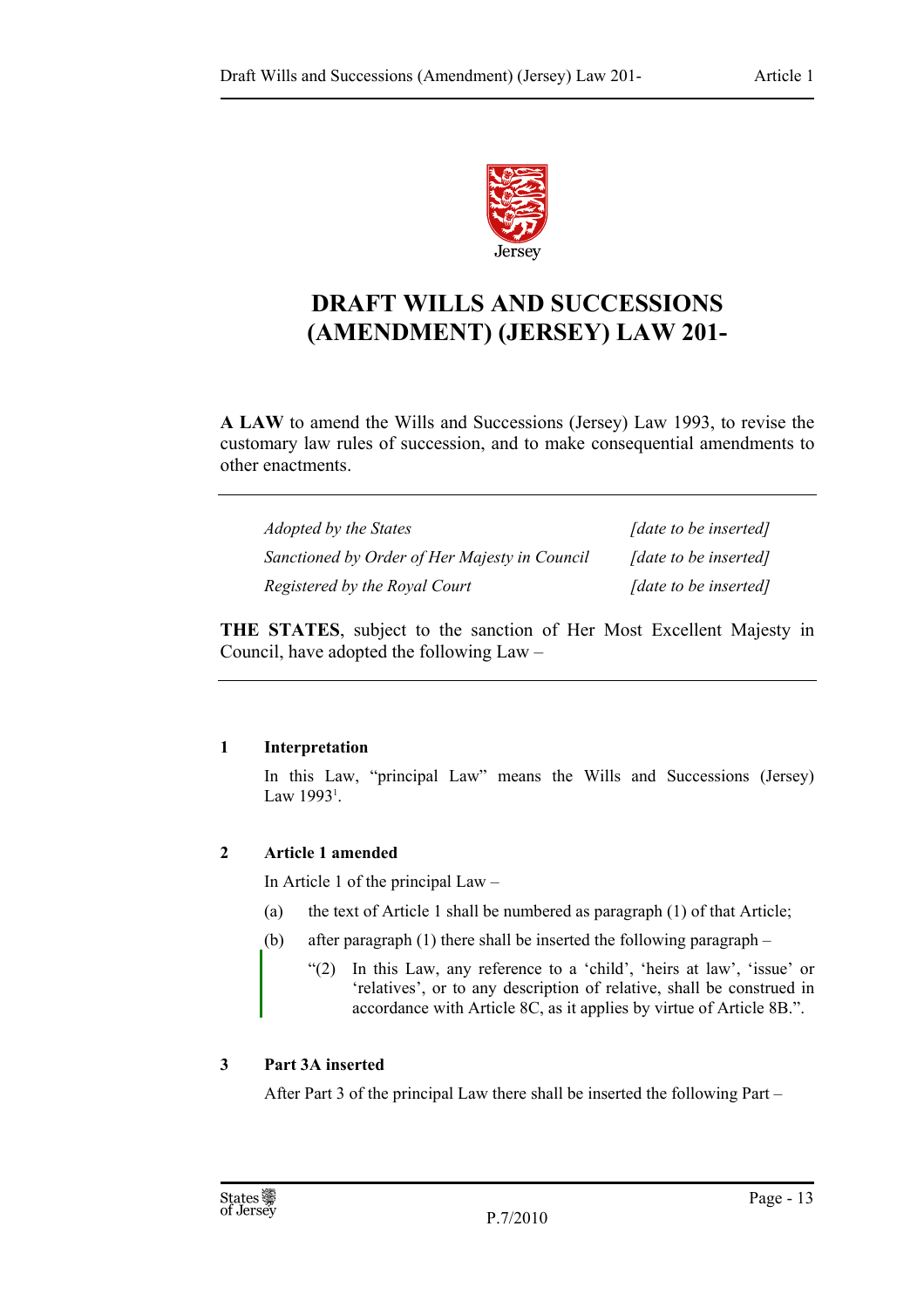### **"PART 3A**

### EQUALITY OF SUCCESSION RIGHTS OF LEGITIMATE AND ILLEGITIMATE ISSUE

### **8A Interpretation of Part 3A**

### In this Part –

'commencement day' means the day this Part came into force;

'disposition' means a disposition made by –

- (a) a will or codicil; or
- (b) an instrument executed *entre vifs* which relates to rights of succession;

'rights of succession' include the entitlement, according to customary law –

- (a) to apply to reduce a will *ad legitimum modum*; or
- (b) to a grant as administrator or executor dative.

### **8B Application of Part 3A**

This Part applies to the estate of a person who dies on or after the commencement day.

### **8C Equality of succession rights of legitimate and illegitimate issue**

- (1) An illegitimate child shall have the same rights of succession as if he or she were the legitimate issue of his or her parents.
- (2) A person shall have the same rights of succession
	- (a) to the estate of an illegitimate child; or
	- (b) to an estate traced through a relationship of which an illegitimate child was the progeny,

as if that child were the legitimate issue of his or her parents.

### **8D Construction of dispositions**

- (1) This Article applies to a disposition executed on or after the commencement day.
- (2) The disposition shall be construed in accordance with the rights expressed in Article 8C, unless a contrary intention appears.
- (3) Accordingly, in the disposition, 'child', 'issue', 'son' and 'daughter' and any similar description, shall be taken to include both legitimate and illegitimate persons of that description, unless the contrary intention appears.
- (4) A disposition executed before the commencement day is not, for the purposes of paragraph (1), to be treated as executed on or after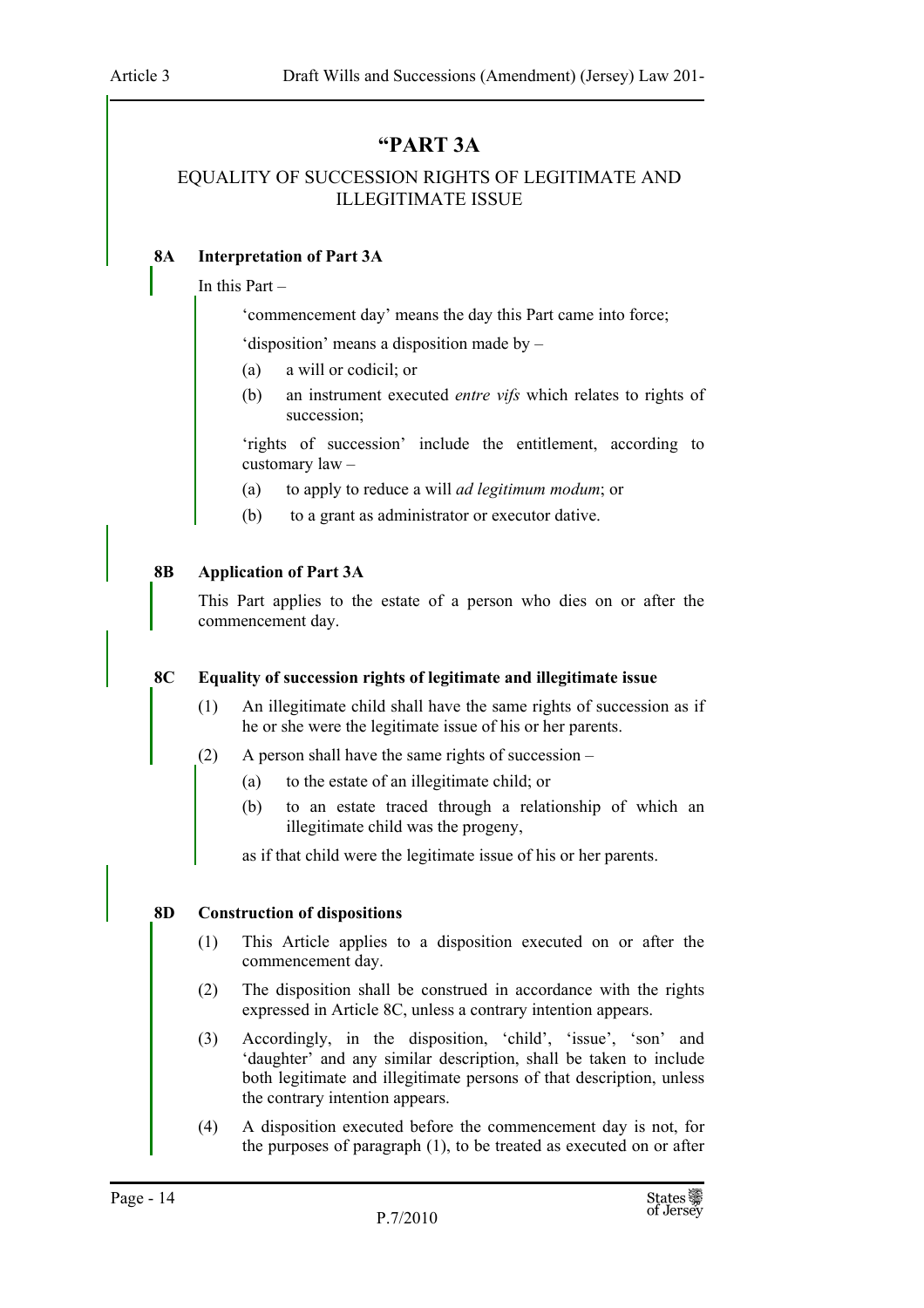that day by reason only that the will or instrument in which it appears has been confirmed by a codicil or further instrument executed on or after that day.

### **8E Presumptions of survivorship relating to illegitimate child**

- (1) Unless the contrary is proved, an illegitimate child shall be presumed not to have been survived by his or her father or by any person related to the child only through the child's father.
- (2) Unless the contrary is proved, for the purposes of obtaining a grant of probate or administration, it shall be presumed that the deceased was not survived by –
	- (a) an illegitimate child; or
	- (b) any person whose relationship to the deceased is traceable through the birth of an illegitimate child.

### **8F Amendment of customary laws**

The customary laws of succession are hereby amended so as to confer the rights expressed in Article 8C.

### **8G Construction of enactments**

Enactments pertaining to rights of succession shall be construed so as to confer the rights expressed in Article 8C.".

### **4 Article 18A inserted**

After Article 18 of the principal Law there shall be inserted the following Article –

### **"18A Gamete donors**

- (1) Part 3A of the Wills and Successions (Jersey) Law 1993 shall not be construed as conferring rights of succession as if a child were the legitimate issue of a man where –
	- (a) the man's sperm is used for the purposes of medical, surgical or obstetric services provided for the purpose of assisting the child's mother to carry the child; and
	- (b) those services are not received by him and the mother together.
- (2) Paragraph (1) does not affect the operation of Article 20 of the Adoption (Jersey) Law  $1961<sup>2</sup>$  in the event that the child is adopted by the man.
- (3) For the avoidance of doubt, a woman whose ova are used for the purposes of medical, surgical or obstetric services provided for the purpose of assisting another woman to carry a child is not, for the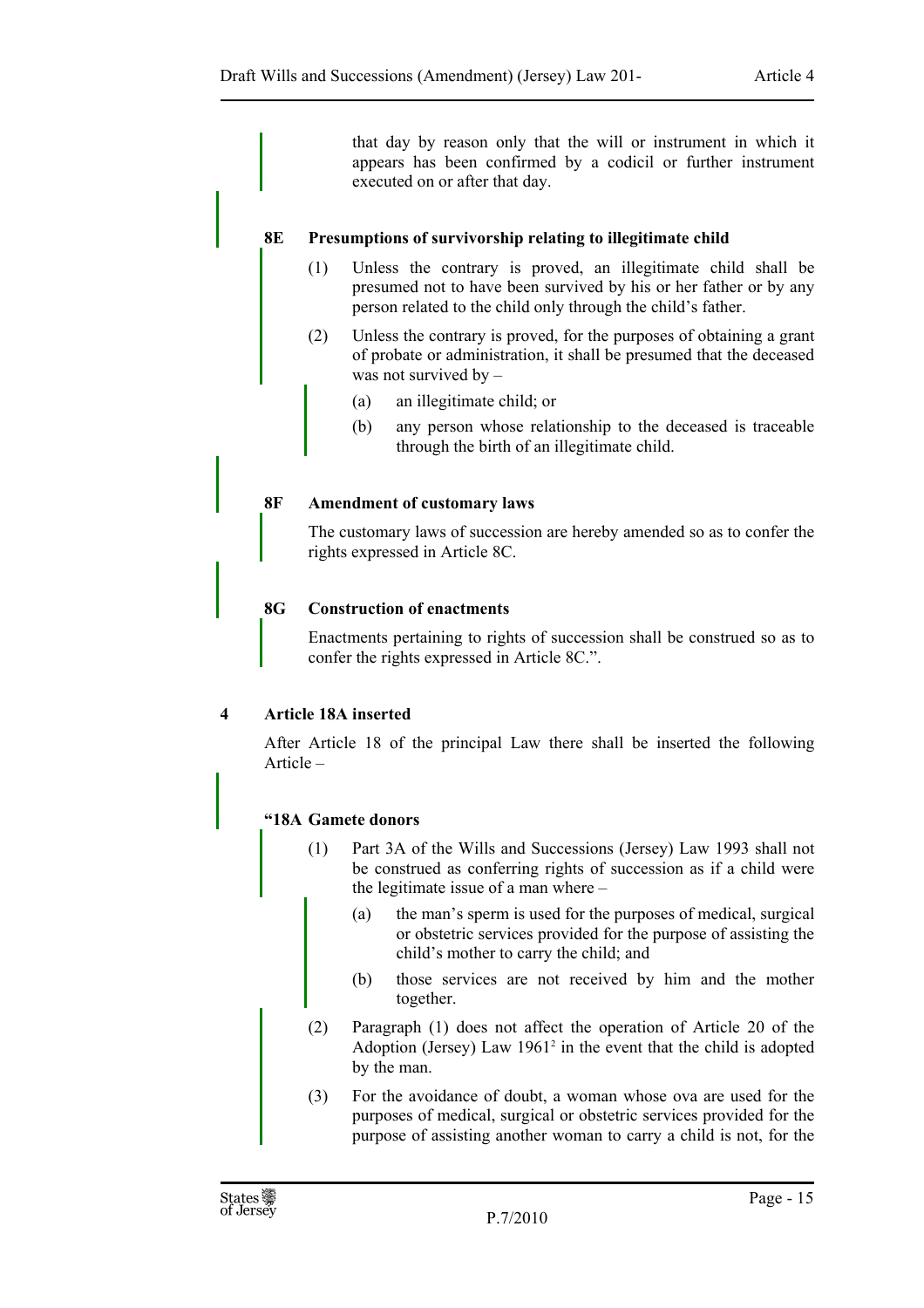purpose of conferring any rights of succession, to be treated as the mother of the child.

(4) Paragraph (3) does not affect the operation of Article 20 of the Adoption (Jersey) Law 1961 in the event that the child is adopted by the woman first mentioned in that paragraph.".

### **5 Adoption (Jersey) Law 1961 amended**

In Article 23 of the Adoption (Jersey) Law 1961, in paragraphs (1), (2) and (3)(c), the words "born in lawful wedlock" shall be deleted.

### **6 Legitimacy (Jersey) Law 1973 amended**

In the Legitimacy (Jersey) Law  $1973^3$  –

- (a) Article 11 shall be repealed;
- (b) the text of Article 14 shall be numbered as paragraph (1) of that Article;
- (c) after paragraph (1) of Article 14 there shall be added the following paragraph –
	- "(2) Notwithstanding the repeal of Article 11 of this Law by the Wills and Successions (Amendment) (Jersey) Law 201-4 , that Article shall continue to apply to confer rights of succession in a deceased person's estate if and to the extent that Part 3A of the Wills and Successions (Jersey) Law 1993 does not, by virtue of Article 8B of that Law, apply to the estate.".

### **7 Citation and commencement**

This Law may be cited as the Wills and Successions (Amendment) (Jersey) Law 201- and shall come into force 3 months after it is registered.